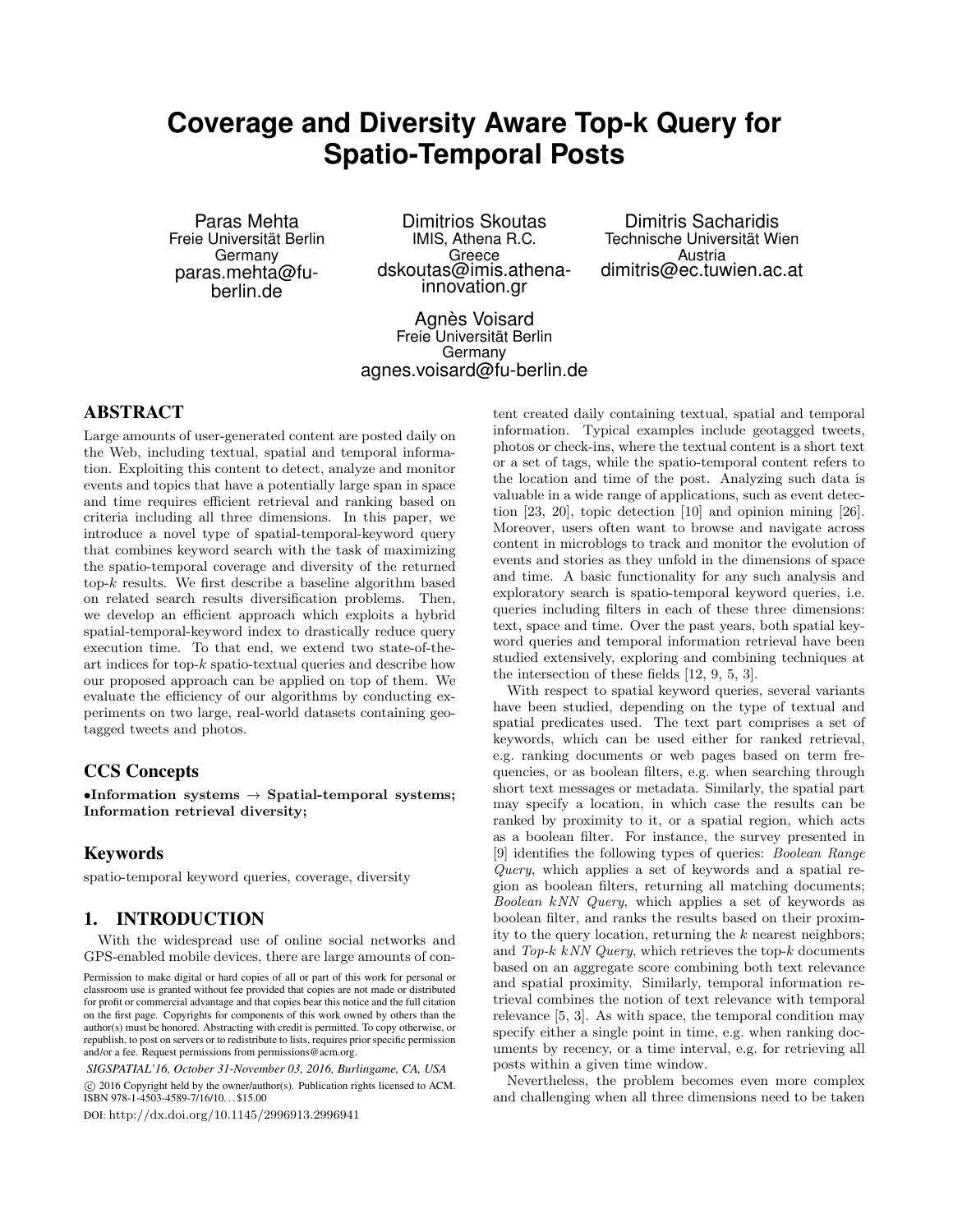into account during the retrieval and selection of results. Consider a user searching microblogs for information about a topic or event. For example, the blue dots/lines in Figures 1(a) and 1(b) depict, respectively, the spatial and temporal distribution of tweets in the U.S. for a search with keywords "obama, election", for a period of 40 days starting on 01/08/2012. This search returns thousands of results. Ranking results by textual relevance is often not suitable when it involves short texts or tags – essentially, every post that contains the query keyword(s) is relevant. Instead, selection and ranking of relevant posts based on their spatial and temporal attributes is much more interesting. As shown from the aforementioned query types, ranking on these dimensions typically assumes that a single point in time and space is specified, so that the posts can be ranked according to their proximity to it. However, for topics or events that have a long span in space and time, as in this example, there is not a single "central" point to use for spatio-temporal ranking. Thus, there is a need for a query type that allows for specifying a desired spatial range and time window, while still being able to retrieve top- $k$  results according to spatiotemporal criteria.

To that end, we introduce in this paper a novel type of query, the top-k Coverage and Diversity aware Spatio-Temporal Keyword (kCD-STK) query. Intuitively, the goal is to return top- $k$  results, where the ranking is driven by the spatio-temporal distribution of the posts. Thus, we consider as more relevant, posts that lie within dense areas in the three-dimensional spatio-temporal space. Specifically, we introduce the criterion of spatio-temporal coverage, which assigns a score to each post based on the number of other posts that lie within a specified distance threshold to it in the spatio-temporal dimensions. Furthermore, to avoid over-representing these areas while missing other interesting results, we also try to maximize the spatio-temporal diversity among the selected posts. Returning to the example presented in Figure 1, the red stars correspond to a subset of 100 results selected by the kCD-STK query. Notice that the selected results are more spread out in space and time, instead of focusing around a single area, thus better representing the whole set of relevant posts.

The kCD-STK query is founded on the basic concepts commonly used for search results diversification. In particular, it introduces the concept of coverage [15] in the search results diversification framework presented in [18] (see Section 2.2 for more details). By determining the relevance of each result to the query indirectly, i.e. based on the number of other results it covers, it allows the spatio-temporal filters in the query to be defined more flexibly, indicating a whole spatial region and a time window rather than requiring the user to restrict his search around a specific location and point in time. This makes the kCD-STK query more suitable for exploratory search. As the returned top- $k$  results more closely reflect the spatio-temporal distribution of the whole result set, they can serve as "anchor" points for further exploration of the available posts.

Since typical diversification problems are known to be NPhard, the challenge that arises in practice is how to efficiently evaluate a kCD-STK query, so that the results can still be retrieved in real time. The aforementioned approaches are general frameworks for results diversification, thus none of them deals particularly with the spatio-temporal coverage or diversity of posts. To the best of our knowledge, our



Figure 1: Example of results returned by a boolean query (blue) and the corresponding  $kCD-STK$  query (red).

work is the first to introduce these criteria and to consider their efficient evaluation in the context of spatial-temporalkeyword queries. More specifically, the main contributions of our work can be summarized as follows:

- We formally introduce a novel type of spatial-temporalkeyword query, the kCD-STK query. This query allows a keyword search to be issued with spatial and temporal range filters, and then ranks the matching results according to the criteria of spatio-temporal coverage and diversity.
- We propose an efficient strategy for evaluating a kCD-STK query. Then, we show how state-of-the-art hybrid spatio-textual indices can be adapted and extended to be used with this strategy for efficiently selecting the top-k results from the whole set of relevant posts.
- We experimentally evaluate our approach, using two large, real world datasets containing geotagged tweets and photos. The experiments demonstrate that our approach can effectively exploit the underlying index structure, thus significantly reducing the time for computing the top-k coverage and diversity aware results.

The rest of the paper is structured as follows. Section 2 reviews related work, focusing on spatial-temporal-keyword queries and search results diversification. Then, the kCD-STK query is formally introduced in Section 3, defining the criteria for spatio-temporal coverage and diversity. Section 4 presents our approach and describes how it can be applied with state-of-the-art hybrid indices for spatial keyword queries, after extending them to include the temporal dimension. Finally, Section 5 presents our experimental evaluation, and Section 6 concludes the paper.

## 2. RELATED WORK

Next, we review related work on spatial and temporal keyword queries and on search results diversification.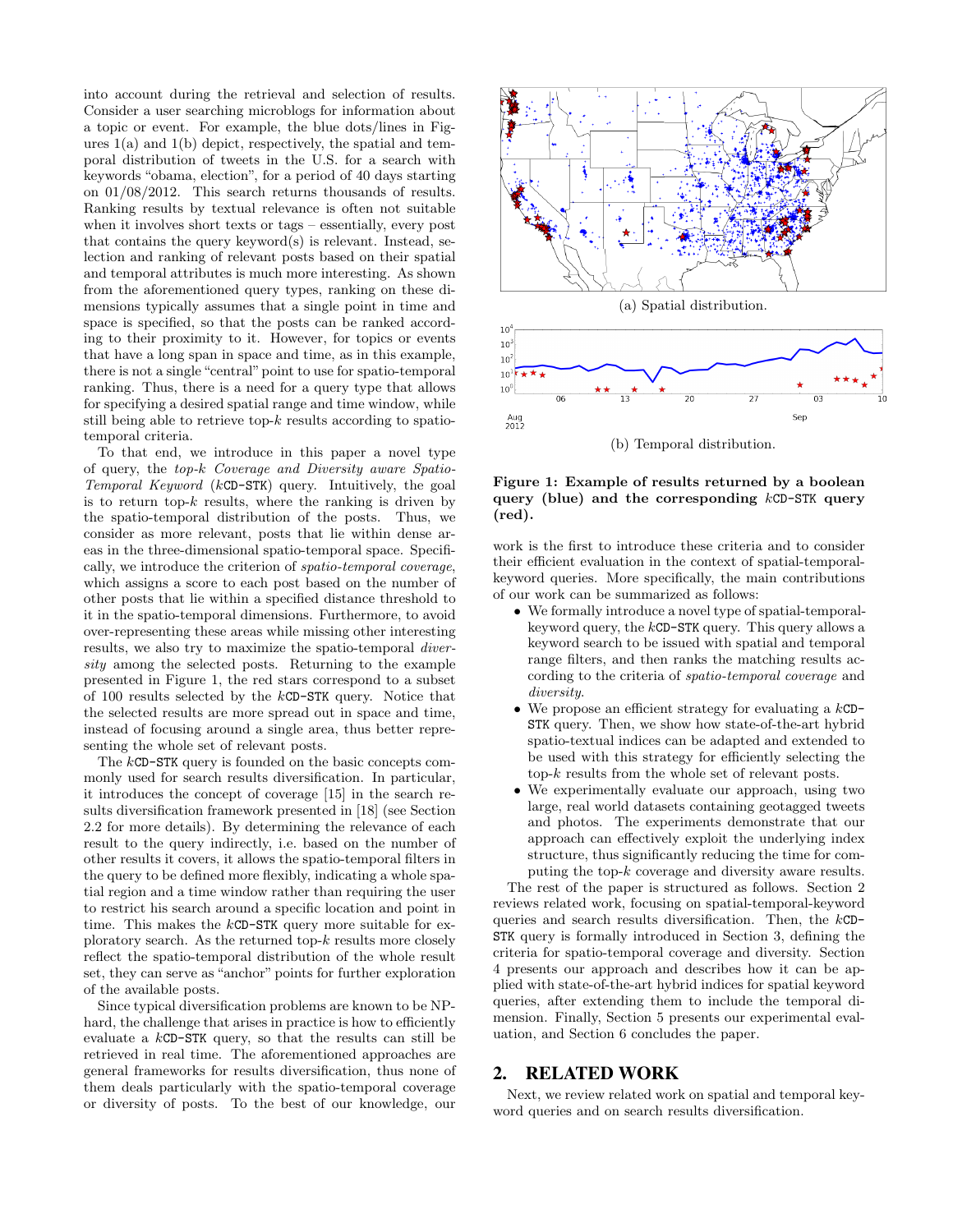# 2.1 Spatial and Temporal Keyword Queries

Spatial keyword queries have received a lot of attention over the past years. The main focus is on combining spatial and textual indices into hybrid ones, and investigating different query evaluation strategies (e.g. text-first vs. space-first [12]). In building hybrid index structures, various combinations have been proposed, including the use of an R-tree, grid or space filling curve for the spatial part and an inverted file or bitmap for the textual part. A comprehensive survey and comparison of existing approaches can be found in [9]. Characteristic examples include the IF-R\*-tree, where the top-level index is an inverted file with the postings in each inverted list indexed by an R-tree, and the  $R^*$ -tree-IF, where the top-level index is an R\*-tree with inverted files attached to each leaf node [32]. Several similar variants exist (e.g. the IR-tree [29]), while other works have combined inverted files with grid [25] or space filling curves [11, 12].

Two state-of-the-art approaches for top-k spatial keyword queries are the  $I<sup>3</sup>$  hybrid index [31] and the RCA algorithm [30]. The  $I<sup>3</sup>$  index maintains a Quadtree for each keyword, indexing the documents containing it. Each keyword is used as a key in a lookup table and it is associated with a pointer. If the documents containing this keyword can fit in a single disk page, the pointer links directly to that page; otherwise, it points to the root of a Quadtree which spatially indexes the relevant documents. The leaf nodes of the Quadtree point to the disk pages where the documents are stored.

The RCA approach uses only an inverted index. In particular, it maintains two inverted lists for each keyword. The first is a standard inverted list which stores the documents containing the keyword in decreasing order of relevance. The second stores documents according to the Z-order encoding of their coordinates [17]. Query processing exploits the following property of the Z-order encoding. Assume a spatial bounding box R, with  $z_{min}$  and  $z_{max}$  being the Z-order encodings of its top-left and bottom-right corners, respectively. Then, the Z-order encoding of any point that lies within  $R$ has a value  $z \in [z_{min}, z_{max}]$ . This allows to efficiently process top- $k$  queries using an adaptation of the CA algorithm [16] for rank aggregation.

All aforementioned approaches consider only the spatial dimension of documents. On the other hand, a large amount of research in temporal information retrieval (TIR) exists as well (see [5, 3] for recent surveys). However, only few works have considered both dimensions of space and time in keyword queries. The index presented in [21] comprises a shallow R-tree extended with an inverted index at each leaf node to index the terms of the contained documents. To deal with the temporal dimension, the original document ids are replaced with new ones that are assigned chronologically, thus facilitating the retrieval of documents within a given temporal range.

In a different direction, the problem of continuously maintaining top- $k$  most relevant results over a stream of geotextual documents is presented in [8]. This work combines the criteria of text relevance, spatial proximity, and recency. Finally, other works in TIR have dealt with timelines and summaries of event-related information in microblogs [2, 19].

However, these approaches either apply the spatio-temporal criteria as boolean filters or use them to rank documents based on spatial proximity and/or recency. To the best of our knowledge, our work first introduces the criteria of spatio-temporal coverage and diversity in keyword queries.

# 2.2 Search Results Diversification

Ranking search results purely by relevance often leads to including many similar documents in the top results, hence causing repetition and redundancy in the result set. Search results diversification has been proposed as a more advanced technique for selecting a subset of results to present to the user. The goal is to improve the utility of the results by increasing their novelty, thus improving the user experience, especially during exploratory search. More specifically, content-based diversification aims at selecting a subset of documents that maximizes an objective function with two components: relevance and diversity. The former measures how relevant a result is for the query, while the latter measures the dissimilarity or novelty of that result w.r.t. others already selected.

Many different formulations have been proposed for search results diversification (refer to [18, 14] for classification). The most well-known approach is the framework proposed in [18]. According to it, the problem is defined as selecting a subset  $\mathcal{R}^*$  of the whole result set  $\mathcal{R}$ , with  $|\mathcal{R}^*| = k$ , that maximizes an objective function  $\phi$ , which combines the criteria of relevance and diversity. There exist different ways to define  $\phi$ , leading to different variants of the problem. For example, in the MaxSum variant,  $\phi$  is defined as the weighted sum of two components: the total relevance of documents and the sum of pairwise distances among the documents.

As shown in [18], the MaxSum problem, as well as other similar variants, is NP-hard by reduction to the MaxSumDispersion problem. Thus, greedy heuristics are used in practice to efficiently compute a diversified subset of the results. The main approach is to incrementally construct the diversified result set by choosing at each step the object that maximizes a certain scoring function. A well-known function for this purpose is the maximal marginal relevance (mmr) [6]. An evaluation of various object scoring functions and different heuristics can be found in [28].

Other types of diversification problems have also been studied, such as taxonomy/classification-based diversification [1, 27] or multi-criteria diversification [13]. Closer to our work is the coverage problem [15]. Here, the goal is to select the minimum subset of documents such that the selected documents are diverse, i.e. have distance to each other at least  $\epsilon$ , and *cover* the whole dataset, i.e. each remaining object lies within distance  $\epsilon$  from a selected one. This formulation is suitable for data exploration and summarization; however, in this case the size of the selected subset is not fixed, but depends instead on the distance threshold  $\epsilon$ .

More recently, diversity has also been considered in the context of publish/subscribe systems for text streams [7]. In this setting, the top- $k$  results are continuously maintained over a stream of documents. A newly arriving document enters the top-k results if: (a) it contains any of the query keywords and (b) replacing the oldest document in the current result set with the new one increases the overall relevance and diversity of the results.

In our work, we combine the criterion of coverage from [15] with the general diversification framework of [18]. Thus, the relevance of each result is determined indirectly based on the number of other results it covers from the original set, while the number of results to return is still explicitly specified in the query. Moreover, all aforementioned works focus on formulating the diversification problem in a generic manner, using abstract definitions for document relevance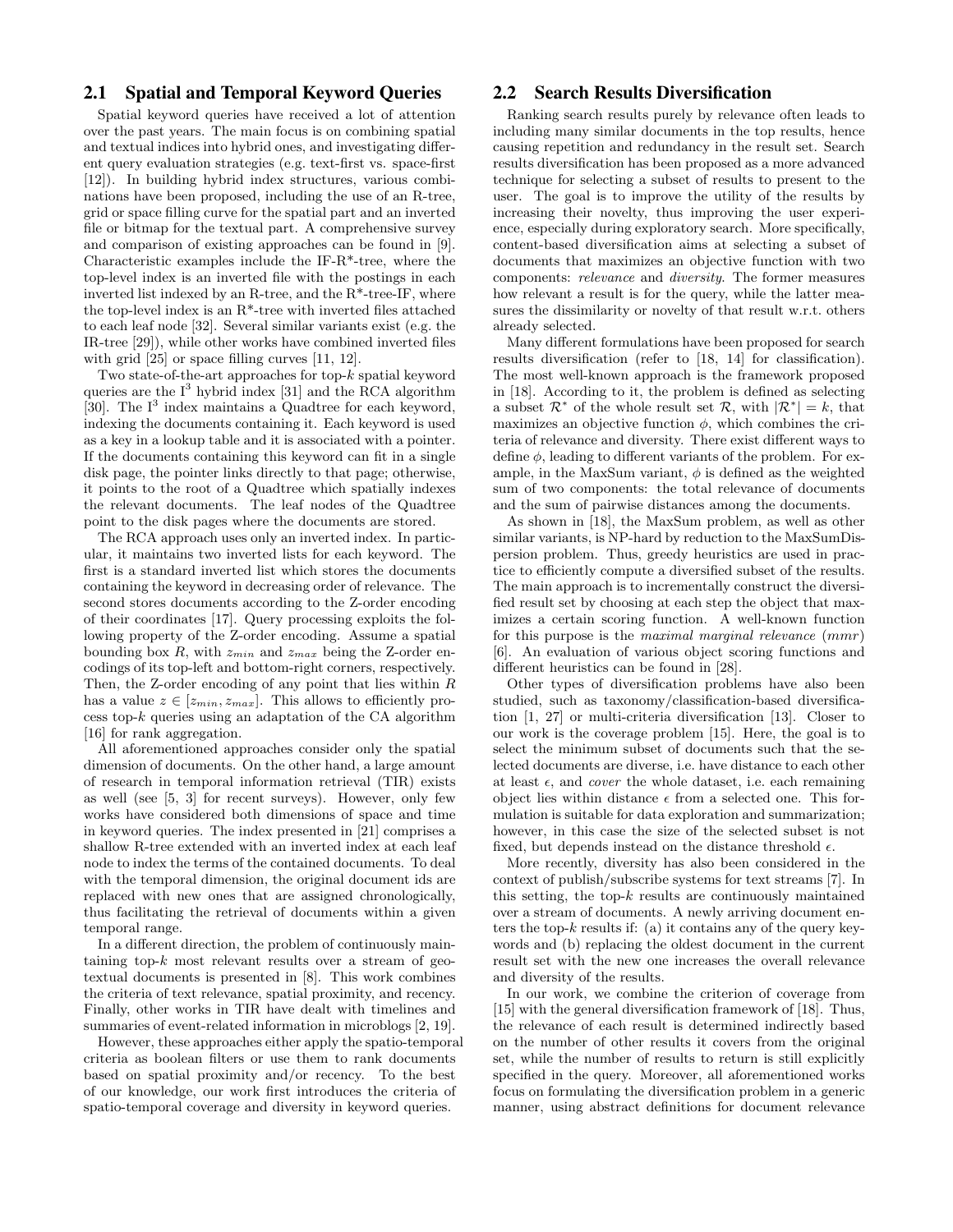and distance. Subsequently, the efficiency of computation is addressed by introducing heuristic algorithms that compute an approximation of the optimal solution. In our work, we focus on the specific problem of selecting spatio-temporally diverse subsets of results. We define concrete criteria for spatio-temporal coverage and diversity, and we show how an underlying spatio-temporal index can be exploited to further speed up the computation.

## 3. PROBLEM DEFINITION

We first provide the basic definitions necessary to formulate the problem at hand.

DEFINITION 1 (POST). A spatio-temporal post  $D$  is represented by a tuple  $D = \langle loc, t, \Psi \rangle$ , where  $loc = (x, y)$  are the coordinates of the location where the post was made, t is the timestamp of the post, and  $\Psi$  is a keyword vector containing zero or more terms, keywords or tags contained in the post.

DEFINITION 2 (STK FILTER). A spatial-temporal-keyword filter F is a tuple  $F = \langle R, T, \Psi \rangle$ , where the spatial filter  $R = [(x_{min}, y_{min}), (x_{max}, y_{max})]$  specifies a spatial bounding box, the temporal filter  $T = [t_{min}, t_{max}]$  specifies a time window, and the keyword filter  $\Psi = {\psi_1, \psi_2, \dots, \psi_n}$  specifies a set of keywords.

For the remainder of this paper, we use dot notation to refer to a tuple's attribute values. The next definition determines when a post is considered relevant for a given STK filter.

DEFINITION 3 (RELEVANT POSTS). Given a collection  $D$  of posts and an STK filter  $F$ , the set of relevant posts  $\mathcal{D}_F$  contains all posts  $D \in \mathcal{D}$  such that (i)  $D.\text{loc} \in F.R$ , (ii)  $D.t \in F.T$ , and either (iii-a)  $D.\Psi \cap F.\Psi \neq \emptyset$  under OR semantics, or (iii-b)  $D.\Psi \supseteq F.\Psi$  under AND semantics.

Notice that the difference between OR and AND semantics is whether a relevant post must contain at least one or all of the keywords that appear in the filter.

As discussed in Section 1, for the type of posts and STK filters that motivate our work, i.e. exploratory search for topics or events that are distributed across potentially large intervals in space and time, the number of relevant posts is typically very high. Therefore, our objective is to select a small subset of k relevant posts that have high *coverage* and diversity. To elaborate on these two notions, we first need to introduce measures of spatial and temporal distance between two relevant posts (w.r.t. an STK filter F)  $D_i, D_j \in \mathcal{D}_F$ .

The spatial distance is defined as:

$$
d_s(D_i, D_j) = \frac{d(D_i, loc, D_j, loc)}{\sigma_{max}}
$$

where  $d((x, y), (x', y'))$  is the Euclidean distance between two points and  $\sigma_{max}$  is a normalization factor corresponding to the length of the diagonal of  $F.R$ , i.e. the maximum possible spatial distance between any pair of posts lying in F.R. Note that it is possible to use other functions (e.g.  $L_p$  norms) to measure spatial distance; the changes to our methodology are straightforward.

Similarly, the temporal distance is defined as:

$$
d_t(D_i, D_j) = \frac{|D_i.t - D_j.t|}{\tau_{max}}
$$

where  $\tau_{max} = F.t_{max} - F.t_{min}$  is a normalization factor corresponding to the maximum possible temporal distance.

As before, one could also employ other functions for the temporal distance, e.g. to assign greater importance to more recent posts.

We are now ready to introduce our two key notions, *cover*age and diversity. We first define them for individual posts, and then extend the definitions to sets of posts.

DEFINITION  $4$  (COVERAGE). Given a collection  $D$  of posts and an STK filter F, the coverage of a post  $D \in \mathcal{D}_F$  is:

$$
cov(D) = \frac{1}{|\mathcal{D}_F|} |\{D' \in \mathcal{D}_F : d_s(D, D') \le \rho_s \& d_t(D, D') \le \rho_t\}|,
$$
\n(1)

where  $\rho_s, \rho_t \in [0, 1]$  are unit-less spatial and temporal distance thresholds, respectively. Moreover, the coverage of a set of posts  $\mathcal{R} \subseteq \mathcal{D}_F$  of size k is:

$$
cov(\mathcal{R}) = \frac{1}{k} \sum_{D \in \mathcal{R}} cov(D).
$$
 (2)

Since each post in the set R can potentially cover all  $|\mathcal{D}_F|$ relevant posts, the denominators in the above equations ensure that coverage takes values in the [0, 1] range.

DEFINITION 5 (DIVERSITY). Given a collection  $\mathcal D$  of posts and an STK filter F, the diversity of a pair of posts  $D_i, D_j \in$  $\mathcal{D}_F$  is:

$$
div(D_i, D_j) = w \cdot d_s(D_i, D_j) + (1 - w) \cdot d_t(D_i, D_j), \quad (3)
$$

where  $w \in [0, 1]$  is an application-specific weight parameter between the spatial and the temporal distances. Moreover, the diversity of a set of posts  $\mathcal{R} \subseteq \mathcal{D}_F$  of size k is:

$$
div(\mathcal{R}) = \frac{1}{k \cdot (k-1)} \sum_{D_i, D_j \in \mathcal{R}, i \neq j} div(D_i, D_j).
$$
 (4)

As there are  $k \cdot (k-1)$  ordered pairs of posts in set R, the denominator normalizes diversity in the [0, 1] range.

We can now define the Coverage  $\&$  Diversity aware top- $k$ STK query.

DEFINITION  $6$  (kCD-STK QUERY). Given a collection  $D$ of posts, a Coverage and Diversity aware top-k STK query specifies an STK filter F and seeks for a result set  $\mathcal{R}^*$  of k relevant posts such that:

$$
\mathcal{R}^* = \underset{\mathcal{R} \subseteq \mathcal{D}_F, |\mathcal{R}| = k}{\arg \max} \{ (1 - \lambda) \cdot cov(\mathcal{R}) + \lambda \cdot div(\mathcal{R}) \}, \quad (5)
$$

where  $\lambda \in [0, 1]$  is a parameter determining the tradeoff between coverage  $(\lambda = 0)$  and diversity  $(\lambda = 1)$ .

# 4. METHODOLOGY

We now present our methodology for evaluating the  $kCD-$ STK query. It is split into two phases; we first determine the set of relevant posts, and then construct the result set by identifying k posts with high coverage and diversity. For each phase, we state the objective, outline the proposed approach, and then elaborate on the implementation using state-of-the-art index structures from the literature.

## 4.1 Finding Relevant Posts

For a given STK filter  $F$ , the objective of the first phase is to obtain the posts that satisfy  $F$ , assuming OR or AND semantics. Our approach is to employ existing techniques used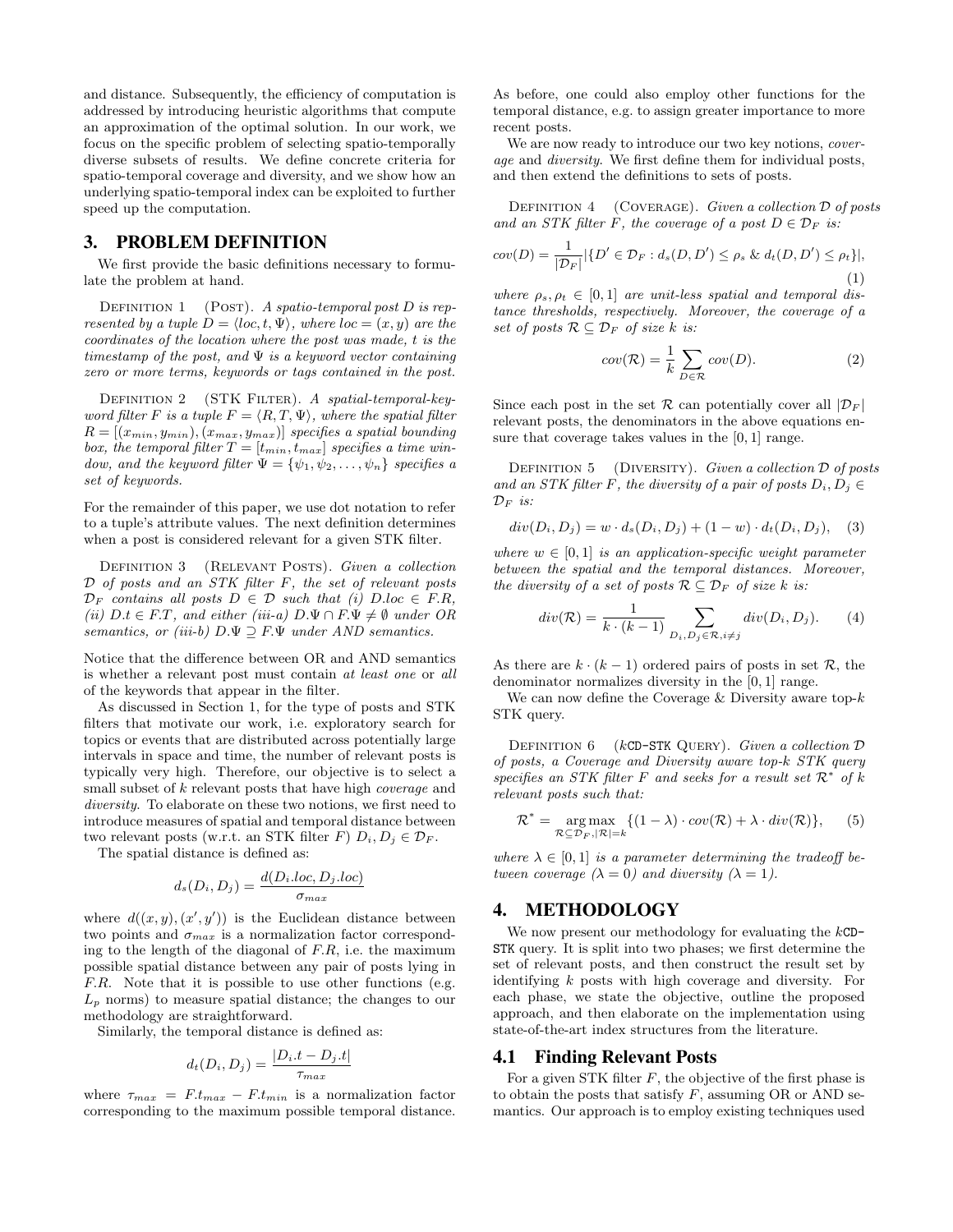to retrieve documents based on spatial and textual criteria, and extend them to act as filters and, more importantly, to be able to handle the temporal information. Therefore, we discuss next two distinct implementations, one based on the RCA approach [30], and another using the  $I<sup>3</sup>$  index [31].

## *RCA-based Implementation.*

We follow the rationale of the RCA method for ranking documents based on a spatio-textual score. Recall that in this method each keyword is associated with two postings lists, one which sorts documents in descending order of textual relevance, and another which sorts documents according to their Z-order encoding of their locations. For our purposes, the first postings list can be ignored. To facilitate filtering using spatial and temporal predicates, we compute the Z-order over the 3D spatio-temporal space. The filtering property of the Z-order encoding, as described in Section 2.1, still holds, and it is used to eliminate posts that lie outside the given spatio-temporal filters.

In particular, the retrieval of relevant posts proceeds as follows.

- Determine the Z-order range  $[z^-, z^+]$  that minimally covers the spatial  $F.R$  and temporal  $F.T$  ranges specified by the filter F.
- For each keyword  $\psi$  in the filter  $F.\Psi$ , retrieve from the corresponding postings list only those posts with Z-order encoding in the  $[z^-, z^+]$  range.
- For each keyword, eliminate false positives, i.e. posts within the  $[z^-, z^+]$  range that do not satisfy the spatial F.R and temporal F.T ranges. This is a necessary step given the inherent limitation of Z-order encoding [30].
- Merge the lists with the surviving posts per keyword. For OR semantics, return the union, while for AND semantics, return the intersection of the lists.

## *I* 3 *-based Implementation.*

We employ the  $I<sup>3</sup>$  index and the associated methodology presented in [31] for retrieving documents based on a spatiotextual score. As with the case of the RCA-based implementation, we need to extend the underlying index structure to support retrieval using both spatial and temporal criteria. Therefore, instead of having a Quadtree associated with each keyword, we construct an Octree indexing documents in the 3D spatio-temporal space. Then, the retrieval of relevant documents proceeds largely similar to [31].

The algorithm is best understood by considering a single virtual (i.e. non-materizalized) Octree. We say that a keyword is dense for a particular cell, if the number of posts that lie within the cell and contain this keyword exceeds the disk page capacity. With each cell, we associate the set of posts that have a non-dense keyword, and for each dense keyword a signature summarizing the posts with that keyword. A cell has children cells if it has at least one dense keyword.

To find the relevant posts for  $F$ , we perform a depth-first traversal of the Octree. A cell is only visited if it overlaps with the spatial  $F.R$  and temporal  $F.T$  ranges. In addition, a cell is pruned if it can be guaranteed that the subtree rooted at this cell contains no relevant posts. This check differs depending on the keyword filter semantics. For OR semantics, the cell is pruned if the associated set of posts is empty and the union of the signatures for the non-dense keywords among  $F.\Psi$  is empty. For AND semantics, the cell is pruned if no associated post is contained in the intersection of the signatures for the non-dense keywords among  $F.\Psi$ . At the end of this traversal, the set of posts associated with all non-pruned leaf cells constitute the set of relevant posts.

# 4.2 kCD-STK Query Processing

Processing a kCD-STK query is a computationally hard optimization problem. Indeed, if we set parameters  $\lambda = 1$  and  $w = 1$  for instance, we seek for a set R of k posts that maximize the objective function  $\sum d(D_i loc, D_j loc)$ . This  $i \neq j \in \mathcal{R}$ 

is precisely the 2D-MaxSumDispersion problem for which no exact, polynomial time algorithm is known (although it remains open whether 2D-MaxSumDispersion is NP-hard, similar MaxSumDispersion problems are [22]). Therefore, we turn to heuristic algorithms for constructing the result set of a kCD-STK query.

In particular, we adopt the standard greedy method for constructing the set incrementally, where at each step the document that has the highest *marginal gain* on the objective function is added. It is known that such an approach gives a 2-approximation for the general MaxSumDispersion problem [4]. In our context, the objective function for a set of posts  $\mathcal R$  is:

$$
\phi(\mathcal{R}) = (1 - \lambda) \cdot cov(\mathcal{R}) + \lambda \cdot div(\mathcal{R}),
$$

and the marginal gain  $g(D) \equiv \phi(\mathcal{R} \cup \{D\}) - \phi(\mathcal{R})$  for including  $D \in \mathcal{D}_F \setminus \mathcal{R}$  is:

$$
g(D) = \frac{1 - \lambda}{k} \cdot cov(D) + \frac{\lambda}{k \cdot (k-1)} \sum_{D_i \in R} div(D, D_i). \tag{6}
$$

In other words, the marginal gain on the objective function of post  $D$  is the weighted sum of its coverage and its diversity to the existing posts in the set  $\mathcal{R}$ . In what follows, we first describe the straightforward approach of implementing the greedy algorithm, which will serve as our baseline. Then, we introduce a generic index-aware methodology that takes advantage of the underlying index structure in order to speed up the greedy algorithm.

#### *4.2.1 Baseline Greedy Algorithm*

Once all relevant posts have been identified, the Baseline Greedy Algorithm, denoted as BSL, directly implements the greedy heuristic for the MaxSumDispersion problem.

Algorithm 1 shows the pseudocode for BSL. Initially, the set of relevant posts is retrieved (line 1), following the methodology discussed in Section 4.1. Then the result set is built incrementally. At each iteration (lines 3–7), the marginal gain of each post is computed by applying Equation 6 (line 5). The post with the highest marginal gain is selected for insertion in the result set (lines 6–7). The algorithm terminates as soon as k posts have been selected (line 3).

When computing the marginal gains, one thing to notice is that the coverage term remains fixed across all iterations for a particular post D. The reason is that  $cov(D)$  depends on the fixed set  $\mathcal{D}_F$  of relevant posts, rather than the partial result set. Therefore, we only need to compute this first term once for all posts.

#### *4.2.2 Index-Aware Greedy Algorithm*

The main drawback of the BSL algorithm is that it computes (or updates) the marginal gain for every relevant post up to k times. When the number of relevant posts  $|\mathcal{D}_F|$  is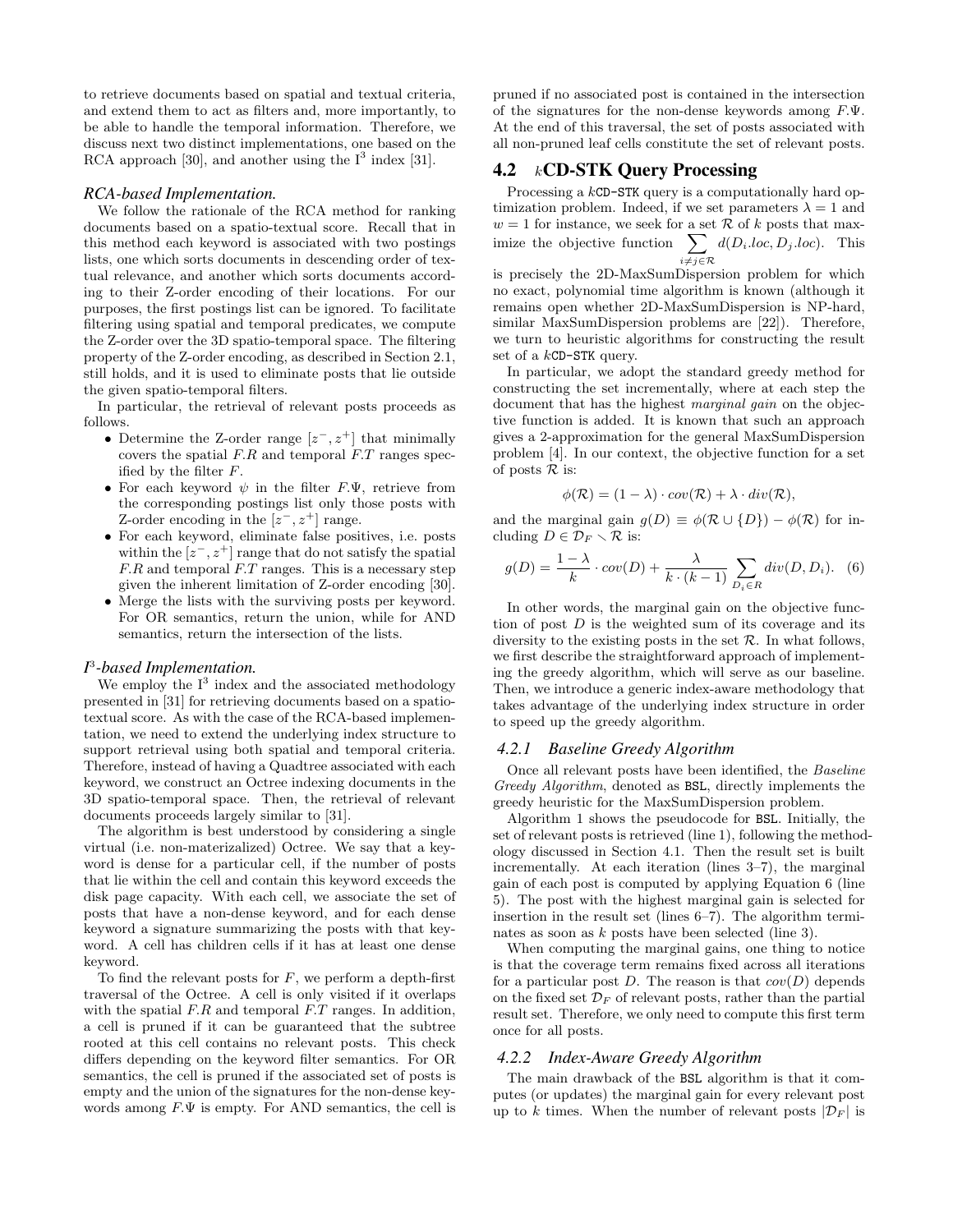Algorithm 1: Algorithm BSL Input: document collection  $D$ , STK filter  $F$ , result set size  $k$ **Output:** coverage and diversity aware result set  $\mathcal{R}^*$ <br> $\mathcal{D}_F \leftarrow$  FindRelevantDocs( $\mathcal{D}, F$ ) > Section 4.1 1  $\mathcal{D}_F \leftarrow$  FindRelevant $\text{Docs}(\mathcal{D}, F)$   $\triangleright$  Section 4.1<br>2  $\mathcal{R}^* \leftarrow \emptyset$ 3 while  $|\mathcal{R}^*| < k$  do 4 foreach  $D \in \mathcal{D}_F$  do  $\mathfrak{s}$  | compute  $g(D)$   $\triangleright$  Equation 6 6 find document  $D^*$  that maximizes  $g(D^*)$  $\tau \mid \mathcal{R}^* \leftarrow \mathcal{R}^* \cup \{D^*\}$ 

large, this constitutes a performance bottleneck. It would be desirable to avoid computing the marginal gain for posts that are most likely to not be included in the result set. To achieve this goal, we propose the Index-Aware Greedy Algorithm, termed IDX, that takes advantage of the existing index structure to speed up kCD-STK query processing. We first overview IDX without specific assumptions on the index, and later delve into implementation details assuming explicitly an RCA or an  $I^3$  approach. We emphasize that our methodology is generic and can be readily applied over other spatio-textual indices (provided they can be extended to handle temporal information).

The basic idea of IDX is to form groups by clustering relevant posts that have similar spatial and temporal information. Thanks to the inherent spatio-temporal clustering of the underlying index, the groups are constructed with negligible overhead. Then, at each iteration and for each group we compute an upper bound on its marginal gain. Groups that are promising, i.e. have a high upper bound, are examined more closely by looking at their members. On the other hand, at each iteration, unpromising groups can be dismissed, thus avoiding to compute the exact marginal gain of their members.

With each group  $G$ , we associate the following information.

- Its cardinality  $|G|$ .
- Its spatial extent  $G.R$ , which is a rectangle that minimally bounds the locations of the group's posts.
- Its temporal extent  $G.T$ , which is a time interval that minimally bounds the timestamps of the group's posts.
- A lower bound G.cov<sup>−</sup> on the coverage of any post in the group.
- A set G.par that contains groups which are partially covered by G. We say that a post covers another if their spatial and temporal distances are within the spatial and temporal distance thresholds respectively. We say that a group G partially covers another  $G'$ , if there can exist a post  $D$  in the former, and two posts in the latter such that one is covered by  $D$ , while the other is not.
- A value  $G.div^+$  which is an upper bound on the diversity of any post in the group to all posts in  $\mathcal{R}$ .

Based on this information, we can compute an upper bound  $g(G)^+$  on the marginal gain of any member D in group G as follows:

$$
g(G)^{+} = \frac{1-\lambda}{k} \cdot \left( G_{\cdot}cov^{-} + \frac{1}{|\mathcal{D}_F|} \sum_{G' \in G_{\cdot}par} |G'| \right) + \frac{\lambda}{k \cdot (k-1)} G_{\cdot}div^{+}.
$$
\n(7)

We next discuss how to derive the group information. To compute  $G.cov^-$  and construct  $Gpar$ , we iterate across the groups, and for each such group  $G'$ , we compute spatial and

temporal bounds:

$$
d_s^-(G, G') = \frac{\text{mindist}(G.R, G'.R)}{\sigma_{max}} \text{ and } d_s^+(G, G') = \frac{\text{maxdist}(G.R, G'.R)}{\sigma_{max}}
$$

$$
d_t^-(G, G') = \frac{\text{mindist}(G.T, G'.T)}{\tau_{max}} \text{ and } d_t^+(G, G') = \frac{\text{maxdist}(G.T, G'.T)}{\tau_{max}},
$$

where the mindist and maxdist are the standard functions that return the minimum and maximum possible distances respectively between ranges (Euclidean distance for spatial ranges, and absolute value for temporal ranges). Intuitively, these values bound the spatial and temporal distances between any pair of posts from groups  $\tilde{G}$  and  $G'$ . We thus distinguish the following cases:

- $d_s^+(G, G') \leq \rho_s$  and  $d_t^+(G, G') \leq \rho_t$ : we increment  $G.cov^-$  by  $\frac{|G'|}{|\mathcal{D}_F|}$ .
- $d_s^-(G, G') \leq \rho_s$  and  $d_t^-(G, G') \leq \rho_t < d_t^+(G, G')$ : we insert  $G'$  into  $G-par$ .
- $d_s^-(G, G') \leq \rho_s < d_s^+(G, G')$  and  $d_t^-(G, G') \leq \rho_t$ : we insert  $G'$  into  $G.par$ .

Regarding  $G.div^+$ , notice that its value only increases across iterations of the greedy algorithm, as new posts are inserted in the result set  $R$ . Therefore, at the end of an iteration, assuming  $D^*$  is inserted in  $\mathcal{R}$ , we update  $G.div^+$ as:

$$
G.div^{+} \leftarrow G.div^{+} + w \cdot \frac{\maxdist(G.R, D^{*}.loc)}{\sigma_{max}} + (1-w) \cdot \frac{\maxdist(G.T, D^{*}.t)}{\sigma_{max}}.
$$
\n(8)

We are now ready to present the IDX algorithm, whose pseudocode is shown in Algorithm 2. As in BSL, the first step is to retrieve the relevant posts using the methodology from Section 4.1 (line 1). Then these are clustered into the set of groups  $\mathcal G$  (line 2). The exact partitioning depends on the underlying index structure; we briefly discuss this later. The next step is to compute the coverage information associated with each group (lines  $3-7$ ). In particular, for each group G, the spatial and temporal bounds are computed (line 6) and the value  $G.cov^-$  and set  $G.par$  is updated according to the three cases described earlier.

Subsequently, the main loop of the algorithm begins (lines 10–36), where at the end of each iteration a new post is added to the result set  $\mathcal{R}^*$  until k posts are selected. Note that there are three primary data structures in IDX; the set of groups  $\mathcal{G}$ , the set of seen posts  $\mathcal{D}_{seen}$ , and the heap H which directs the examination of groups in a best-first manner. Initially, G contains all groups, and  $\mathcal{D}_{seen}$  is empty. In the heap, an entry  $\langle g(G)^+, G \rangle$  for each group G is inserted, where the upper bound on the marginal gain  $g(G)^+$  is the key, and is computed from Equation 7 (lines 12–14). Also, in the heap, an entry  $\langle g(D), D \rangle$  is inserted for each post D having key its current marginal gain  $g(D)$ .

The inner loop (lines 17–29) examines entries from the heap  $H$  until the top entry with the highest key (corresponding to marginal gain or an upper bound thereof) belongs to a post (line 17). At that point, this entry  $\langle g(D^*), D^* \rangle$  is deheaped (line 31), and the corresponding post is inserted in the result set (line 32). Because a new result has just been found, the information regarding the diversity of all groups (lines 33–34) and all seen posts, except  $D^*$ , (lines 35–37) is updated.

In an iteration of the inner loop (lines 17–30), where entry  $\langle g(G)^+, G \rangle$  is deheaped, the following takes place. The group is removed from the set  $G$  of groups (line 19), and all its posts are inserted in set  $\mathcal{D}_{seen}$  (line 21). Moreover,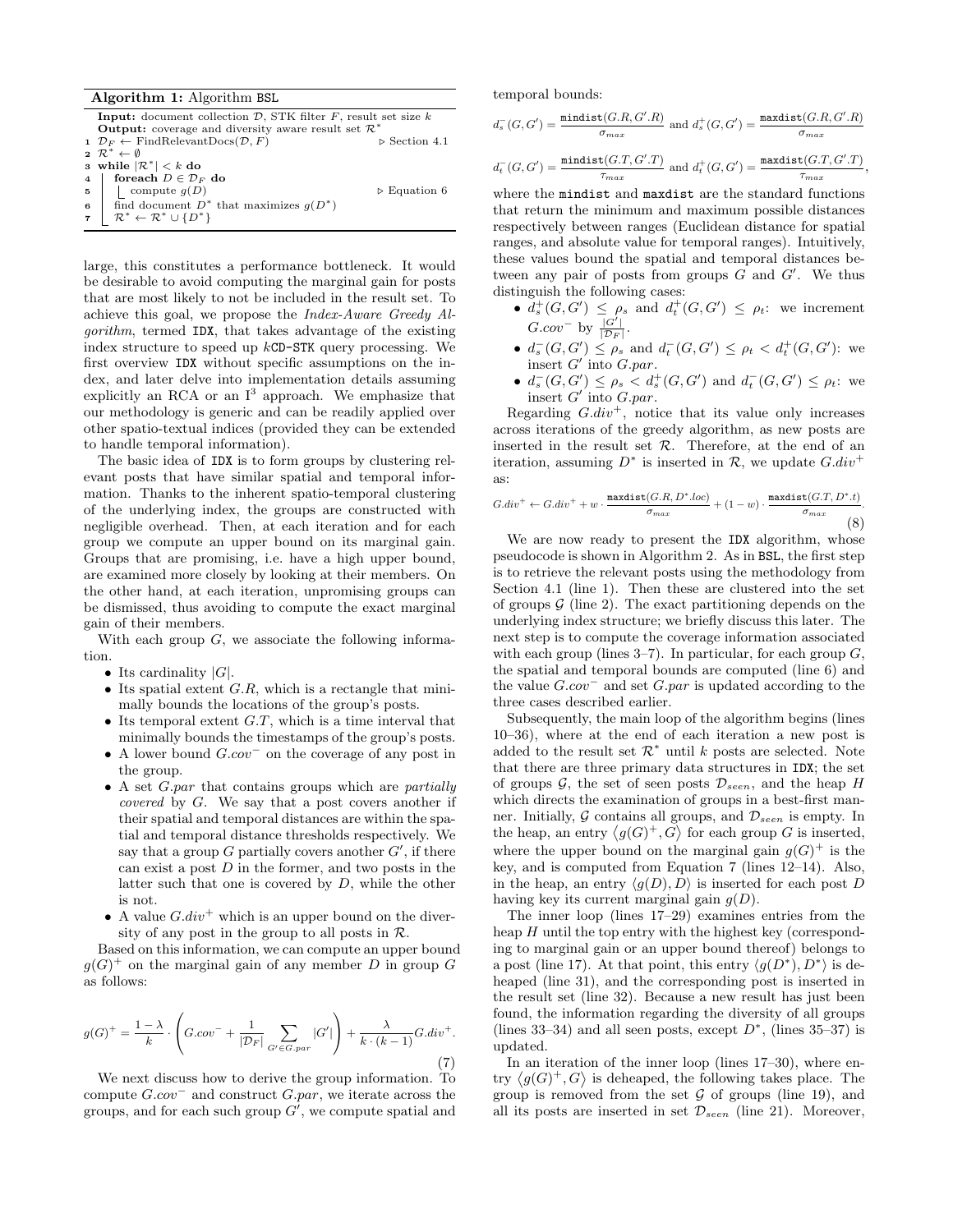Algorithm 2: Algorithm IDX

|                         | <b>Input:</b> document collection $D$ , STK filter $F$ , result set size $k$<br><b>Output:</b> coverage and diversity aware result set $\mathcal{R}^*$ |  |  |  |  |  |  |  |
|-------------------------|--------------------------------------------------------------------------------------------------------------------------------------------------------|--|--|--|--|--|--|--|
|                         | $1 \mathcal{D}_F \leftarrow$ FindRelevant $\text{Docs}(\mathcal{D}, F)$<br>$\triangleright$ Section 4.1                                                |  |  |  |  |  |  |  |
|                         | 2 cluster $\mathcal{D}_F$ into a set of groups $\mathcal G$<br>$\triangleright$ index dependent                                                        |  |  |  |  |  |  |  |
| 3                       | foreach group $G \in \mathcal{G}$ do                                                                                                                   |  |  |  |  |  |  |  |
| 4                       | $G.cov^- \leftarrow 0$ ; $Gpar \leftarrow \emptyset$                                                                                                   |  |  |  |  |  |  |  |
| 5                       | for each group $G' \in \mathcal{G}$ such that $G' \neq G$ do                                                                                           |  |  |  |  |  |  |  |
| 6                       | compute bounds $d_s^-(G, G'), d_s^+(G, G'), d_t^-(G, G'),$                                                                                             |  |  |  |  |  |  |  |
|                         | $d_{t}^{+}(G, G')$                                                                                                                                     |  |  |  |  |  |  |  |
| $\overline{\mathbf{r}}$ | update $G.cov^-$ and $G.par$ according to the three cases                                                                                              |  |  |  |  |  |  |  |
| 8                       | $\triangleright$ set of seen posts<br>$\mathcal{D}_{seen} \leftarrow \emptyset$                                                                        |  |  |  |  |  |  |  |
| 9                       | $\mathcal{R}^* \leftarrow \emptyset$                                                                                                                   |  |  |  |  |  |  |  |
| 10                      | while $ \mathcal{R}^*  < k$ do                                                                                                                         |  |  |  |  |  |  |  |
| 11                      | $H \leftarrow \emptyset$<br>$\triangleright$ initialize heap                                                                                           |  |  |  |  |  |  |  |
| 12                      | foreach group $G \in \mathcal{G}$ do                                                                                                                   |  |  |  |  |  |  |  |
| 13                      | compute $q(G)^+$<br>$\triangleright$ Equation 7                                                                                                        |  |  |  |  |  |  |  |
| 14                      | enheap in H entry $\langle g(G)^+, G \rangle$                                                                                                          |  |  |  |  |  |  |  |
| 15                      | <b>foreach</b> document $D \in \mathcal{D}_{seen}$ do                                                                                                  |  |  |  |  |  |  |  |
| 16                      | enheap in H entry $\langle g(D), D \rangle$                                                                                                            |  |  |  |  |  |  |  |
| 17                      | while $H.top$ is a group entry do                                                                                                                      |  |  |  |  |  |  |  |
| 18                      | deheap from H top entry $\langle g(G)^+, G \rangle$                                                                                                    |  |  |  |  |  |  |  |
| 19                      | $\mathcal{G} \leftarrow \mathcal{G} \setminus \{G\}$                                                                                                   |  |  |  |  |  |  |  |
| 20                      | for each document $D \in G$ do                                                                                                                         |  |  |  |  |  |  |  |
| 21                      | $\mathcal{D}_{seen} \leftarrow \mathcal{D}_{seen} \cup \{D\}$                                                                                          |  |  |  |  |  |  |  |
|                         | $\triangleright$ compute the coverage of D                                                                                                             |  |  |  |  |  |  |  |
| 22                      | $cov(D) \leftarrow Gcov^{-}$                                                                                                                           |  |  |  |  |  |  |  |
| 23                      | foreach document $D' \in G' \in G$ par do                                                                                                              |  |  |  |  |  |  |  |
| 24                      | if $d_s(D, D') \leq \rho_s$ and $d_t(D, D') \leq \rho_t$ then                                                                                          |  |  |  |  |  |  |  |
| 25                      | $cov(D) \leftarrow cov(D) + \frac{1}{ \mathcal{D}_F }$                                                                                                 |  |  |  |  |  |  |  |
|                         | $\triangleright$ compute the diversity of D                                                                                                            |  |  |  |  |  |  |  |
| 26                      | $div(D) \leftarrow 0$                                                                                                                                  |  |  |  |  |  |  |  |
| 27                      | for each document $D' \in \mathcal{R}^*$ do                                                                                                            |  |  |  |  |  |  |  |
| 28                      | $\int div(D) \leftarrow div(D) + div(D, D')$                                                                                                           |  |  |  |  |  |  |  |
|                         | $\triangleright$ compute the marginal gain of D                                                                                                        |  |  |  |  |  |  |  |
| 29                      | $g(D) = \frac{1-\lambda}{k} \cdot cov(D) + \frac{\lambda}{k \cdot (k-1)} div(D)$                                                                       |  |  |  |  |  |  |  |
| 30                      | enheap in H entry $\langle q(D), D \rangle$                                                                                                            |  |  |  |  |  |  |  |
| 31                      | deheap from H top entry $\langle g(D^*), D^* \rangle$                                                                                                  |  |  |  |  |  |  |  |
| 32                      | $\mathcal{R}^* \leftarrow \mathcal{R}^* \cup \{D^*\}$                                                                                                  |  |  |  |  |  |  |  |
| 33                      | foreach $G \in \mathcal{G}$ do                                                                                                                         |  |  |  |  |  |  |  |
| 34                      | update $G.div^+$<br>$\triangleright$ Equation 8                                                                                                        |  |  |  |  |  |  |  |
| 35                      | $\mathcal{D}_{seen} \leftarrow \mathcal{D}_{seen} \setminus D^*$                                                                                       |  |  |  |  |  |  |  |
| 36                      | foreach $D \in \mathcal{D}_{seen}$ do                                                                                                                  |  |  |  |  |  |  |  |
| 37                      | $g(D) \leftarrow g(D) + \frac{\lambda}{k \cdot (k-1)} div(D, D^*)$<br>$\triangleright$ update $q(D)$                                                   |  |  |  |  |  |  |  |

for each post  $D \in \mathcal{G}$ , its exact coverage  $cov(D)$  (lines 22– 25), its diversity  $div(D)$  (lines 26–28), and ultimately its marginal gain  $q(D)$  (line 29) are computed. When computing the coverage of  $D$ , its group coverage information,  $G.cov^-$  and  $G.par$ , is used to speed up the process. Then an entry  $\langle g(D), D \rangle$  for this post is enheaped (line 30).

#### *RCA-based Implementation.*

The underlying index structure determines how relevant posts are grouped together. In the inverted index-based RCA approach, posts are spatio-temporally clustered based on their Z-order value. Therefore, a group contains relevant posts that have the same Z-order value.

## *I* 3 *-based Implementation.*

In the  $I^3$  index, posts are grouped together in Octree spatio-temporal cells. Therefore, a group contains relevant posts that reside in the same Octree cell.

## 5. EXPERIMENTAL EVALUATION

In this section, we present an experimental evaluation of our approach, using two large-scale, real-world datasets of geotagged tweets and photos. We first discuss the experimental setup, outlining the datasets, queries and parameters used in the experiments, and then we present the results.

## 5.1 Datasets

Next we describe the two datasets used in the experiments. The first dataset is a collection of geotagged tweets that has also been used in [8] and is provided by the authors<sup>1</sup>. It comprises 20M tweets between April and December 2012. The second dataset comprises photos from Flickr, and is provided by Yahoo! [24]. From the original data, we collected a subset of 20M geotagged photos with dates between 2010 and 2014. In both datasets, the posts have a worldwide coverage. The number of distinct keywords is approximately 1.8M for Twitter and 1.3M for Flickr, whereas the average number of keywords per post is 5.7 and 8.4, respectively. The detailed characteristics of the datasets are shown in Table 1. The table also shows the disk space required to store the raw files as well as the constructed indices, both for the  $I^3$ -based and the RCA-based implementations. Note that these values refer to the extended versions of those indices that include also the time dimension. Moreover, to evaluate the scalability of our approach, we additionally sampled five subsets from each dataset, with sizes ranging from 4M to 20M.

## 5.2 Queries and Parameters

To create a set of realistic and meaningful queries for the above datasets, we combined search terms found in trending Twitter topics in  $2012^2$  as well as popular tags used in Flickr<sup>3</sup>. The goal was to construct queries that reflect exploratory search, having a few hundreds or thousands of results distributed across space and time. Thus, we selected 10 queries, each one having in turn 3 variants, comprising, respectively, 1, 2 or 3 keywords. The queries used are listed in Table 2. In the experiments, we assume OR semantics when using more than one keywords in the query, in order to increase the number of relevant posts. Table 3 lists the average number of relevant posts for these queries in the Twitter and Flickr datasets (for default values of the spatial and temporal filters  $R$  and  $T$ ).

In addition to query keywords, we also vary the size of the spatial and temporal filters. For the former, we use 5 bounding boxes of increasing sizes over the U.S., covering an area ranging, approximately, from 4 million  $km<sup>2</sup>$  up to 12 million km<sup>2</sup> . For the latter, we use 5 time intervals starting on 01/08/2012 and having duration from 15 up to 75 days. Moreover, we vary the parameter  $k$ , i.e. the size of the diversified result subset, from 20 up to 100. Finally, we experimented with different values for the thresholds  $\rho_s$  and  $\rho_t$ . These settings are summarized in Table 4 (default values are shown in bold).

### 5.3 Results

Next, we present the results of our experimental evaluation. Specifically, we compare the following four methods: (a) the baseline approach over the  $I^3$ -based index (BSL- $I^3$ ) and the RCA-based index (BSL-RCA) and (b) our proposed index aware approach over the  $I^3$ -based index  $(IDX-I^3)$  and the RCA-based index (IDX-RCA). All algorithms were implemented in Java. In particular, for the  $I<sup>3</sup>$  and RCA indices we

<sup>1</sup>http://www.ntu.edu.sg/home/gaocong/datacode.htm

<sup>2</sup>https://2012.twitter.com/en/trends.html

<sup>3</sup>https://www.flickr.com/photos/tags/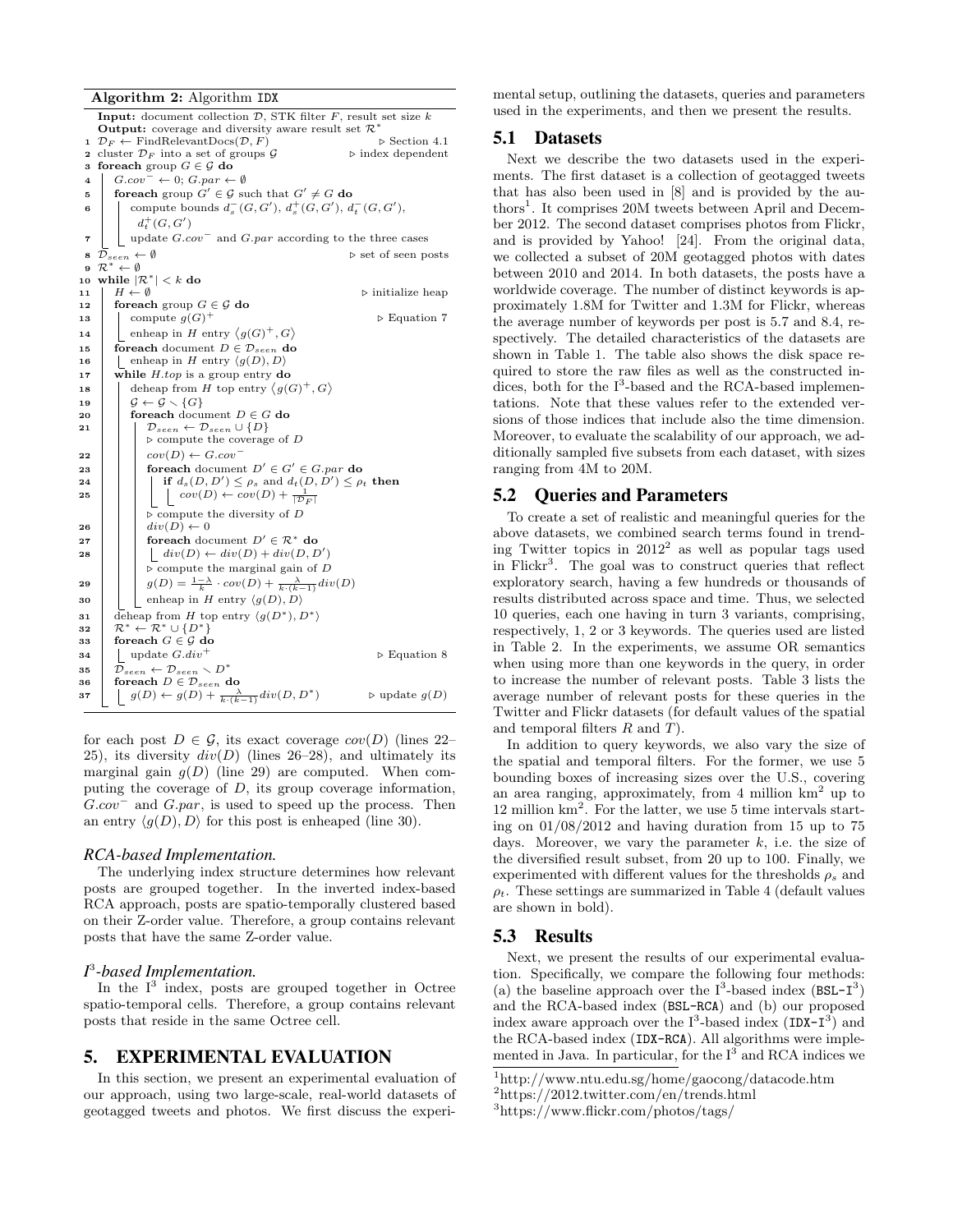| rable 1: Datasets used in the experiments. |                                 |                                   |                                  |                               |                        |                            |                                 |                                |
|--------------------------------------------|---------------------------------|-----------------------------------|----------------------------------|-------------------------------|------------------------|----------------------------|---------------------------------|--------------------------------|
| Dataset                                    | Number of<br>geotagged<br>posts | Number of<br>distinct<br>kevwords | Average<br>number of<br>keywords | Temporal<br>coverage          | Spatial<br>coverage    | $_{\rm Disk}$<br>storage   | Index<br>size<br>$(I^3$ -based) | Index<br>size<br>$(RCA-based)$ |
| Twitter<br>Flickr                          | 20M<br>20M                      | 1.836.679<br>1,306,785            | 5.7<br>8.4                       | Apr.-Dec. $2012$<br>2010-2014 | Worldwide<br>Worldwide | l.5GB<br>2.3 <sub>GB</sub> | 29GB<br>79GB                    | 11GB<br>$16\mathrm{GB}$        |

Table 1: Datasets used in the experiments.

#### Table 2: Queries used in the experiments.

| Query           | Term 1   | Term 2     | Term 3    |
|-----------------|----------|------------|-----------|
| $Q_1$           | obama    | election   | president |
| $\mathcal{Q}_2$ | olympic  | games      | london    |
| Qз              | iphone   | apple      | ipod      |
| Q4              | nascar   | race       | car       |
| $Q_5$           | kindle   | amazon     | ebook     |
| $Q_6$           | nba.     | basketball | sports    |
| Q7              | economy  | market     | trading   |
| Qя              | war      | weapons    | violence  |
| Q9              | concert  | festival   | show      |
|                 | vacation | summer     | trip      |

|  | Table 3: Average number of relevant posts. |  |  |  |  |
|--|--------------------------------------------|--|--|--|--|
|--|--------------------------------------------|--|--|--|--|

| Dataset | $ \Psi =1$ | $ \Psi =2$ | $ \Psi =3$ |
|---------|------------|------------|------------|
| Twitter | 2,891      | 6,461      | 13,395     |
| Flickr  | 486        | 1.021      | 1,699      |

|  |  |  |  |  | Table 4: Parameters used in the experiments. |
|--|--|--|--|--|----------------------------------------------|
|--|--|--|--|--|----------------------------------------------|

| Parameter                                  | Values                    |
|--------------------------------------------|---------------------------|
| Number of geotagged posts $(N)$ $(10^6)$   | 4, 8, 12, 16, 20          |
| Number of query keywords $( \Psi )$        | 1, 2, 3                   |
| Spatial filter size $(R)$ $(10^6 km^2)$    | (approx.) 4, 6, 8, 10, 12 |
| Temporal filter size $(T)$ (days)          | 15, 30, 45, 60, 75        |
| Size of diversified result subset $(R^k)$  | 20, 40, 60, 80, 100       |
| Spatial coverage threshold $(\rho_s)$ (%)  | 2, 4, 6, 8, 10            |
| Temporal coverage threshold $(\rho_t)$ (%) | 2, 4, 6, 8, 10            |

extended the code that was kindly provided by the authors of [31, 30]. The experiments were conducted on a server with 48GB memory and Intel Xeon E5-2420 v2 processor, running Ubuntu 14.04. In each experiment, we vary one of the parameters listed in Table 4, setting the rest to their default values. The execution time is then measured by executing each of the 10 queries listed in Table 2 5 times and reporting the average.

## *5.3.1 Increasing the dataset size*

First, we evaluate the scalability of our approach by gradually increasing the dataset size. For this purpose, we have sampled both datasets, Twitter and Flickr, creating five subsets for each, with sizes varying from 4M to 20M posts. The results for the average query execution time are shown in Figure 2.

For all methods, execution time increases with the size of the dataset. However, the index aware approach shows much better scalability compared to the baseline. This observation is particularly evident for the Twitter dataset, while less so for the Flickr dataset. The reason for this has to do with the different selectivity of the queries in the two datasets (see also the discussion in Section 5.3.2). Focusing for example on the  $I^3$ -based implementation for Twitter, we can observe the following. Although the average query latency for BSL-I<sup>3</sup> starts at below 0.5 seconds, it quickly increases reaching up to more than 3 seconds, whereas at the same time  $IDX-I<sup>3</sup>$ 



still remains below 0.5 seconds. This better scalability of the index aware method results from the fact that it exploits the underlying index structure to effectively prune large portions of the posts that do not contribute to the final result.

Another interesting observation from the Twitter dataset comes from examining the relative performance of the two different implementations. First, comparing the two baselines, we can see that BSL-RCA performs better than  $BSL-T^3$ . Since the baseline method does not exploit the underlying index, this can be attributed to the fact that the STK filter is evaluated faster with the RCA-based index. However, for the index aware method, we can see that although both IDX-I<sup>3</sup> and IDX-RCA clearly outperform their respective baselines, the difference is even higher for  $IDX-I^3$ , which appears eventually to be slightly faster than IDX-RCA. This indicates that the index aware method is able to effectively exploit the underlying index in both cases, but the gain is even higher for the I<sup>3</sup>-based index. This can be attributed to the fact that the  $I<sup>3</sup>$ -based index is more effective during spatio-temporal filtering, whereas the RCA-based index, relying on the Zorder encoding, has the additional overhead of filtering out the false positives. This behavior appears to be consistent also for the rest of the experiments described below.

## *5.3.2 Decreasing the selectivity of the conditions in the query*

Next, we examine the effect of changing the selectivity of the query filters. This involves three subsets of experiments, corresponding to each of the dimensions addressed: (a) increasing the number of keywords, (b) increasing the size of the spatial region, and (c) increasing the size of the time window. Each of these conditions is examined separately, and the results are shown in Figures 3, 4 and 5, respectively. Note that increasing the number of keywords (under OR semantics), as well as the size of the spatial or the temporal filter, essentially have the same main effect: the number of relevant posts that match with the STK filter of the query increases. In other words, this increases the size of the original result set, from which the top- $k$  results have to be selected.

In all experiments, the index aware methods clearly outperform their respective baselines. More specifically, when the selectivity of the filters is high, the differences are smaller, since the baseline method achieves comparable performance,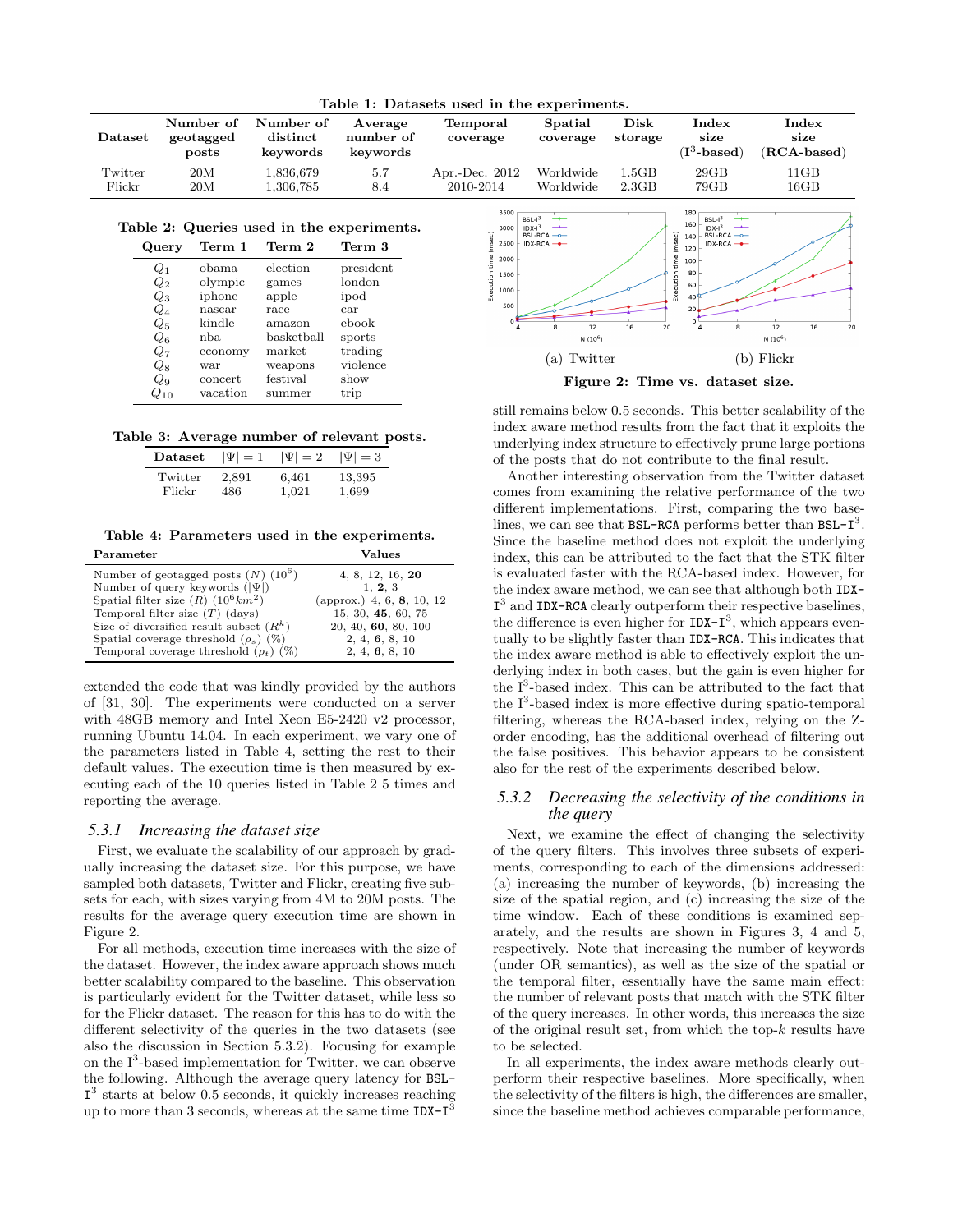

Figure 5: Time vs. time window size.

having to deal with relatively few relevant posts. However, this drastically changes as soon as the filters start to become less selective, allowing for more posts to match. For example, consider the case of the Twitter dataset. Although the average query latency for  $BSL-I^3$  is initially below 1 second, it quickly increases up to 10 seconds or more as the selectivity of the filters decreases. In contrast,  $IDX-T^3$  is significantly less affected, with the average query latency in this case remaining within 1 or 2 seconds, even when the filters reach up to 3 keywords, 12 million  $km^2$  or 75 days. Similar observations can be made also for the Flickr dataset. In that case, although the absolute values of query latency are overall lower, the same differences and trends can be clearly observed. This behavior demonstrates the effectiveness of the pruning strategies and in particular the benefit of using the underlying index structure to prune a large number of comparisons when the size of the original set of relevant posts becomes higher.

## *5.3.3 Increasing the number of results*

For the next experiment, we evaluate the effect of the parameter k. The results are shown in Figure 6. For all cases, the index aware methods achieve significant gains over their respective baselines. For instance, for the Twitter dataset, the average query latency for IDX-I<sup>3</sup> and IDX-RCA remains below 1 second, while reaching up to 4 seconds for  $BSL-T^3$ . The differences are similar for the Flickr dataset as well, with the baseline methods exhibiting even worse scalabil-



(a) Twitter (b) Flickr Figure 7: Time vs. coverage thresholds.

ity in this case. Interestingly, the performance of the index aware method appears to not be significantly affected by the increase of  $k$ . This can be attributed to the fact that, as mentioned in Section 4.2, during the iterations that select the next result to be included in the top- $k$  set, some computed values can be cached and reused in subsequent iterations. Thus, although increasing  $k$  means that more iterations have to be performed, the additional cost that is incurred gradually decreases.

Regarding the comparison between the  $I^3$ -based and RCAbased implementations, here we can clearly observe a similar behavior as discussed in Section 5.3.1. For the baseline method, the RCA-based index again performs better, requiring less time to apply the STK filter. However, this difference is eventually overcome as the index aware method is again able to more effectively exploit the  $I^3$ -based index. Thus, the final result is reversed, with  $IDX-I^3$  achieving the best performance.

#### *5.3.4 Varying the coverage thresholds*

Finally, we examine the effect of the spatial and temporal thresholds,  $\rho_s$  and  $\rho_t$ , which determine the radius for coverage for each document. The results are shown in Figure 7. Again, query latency is significantly lower for the index aware methods compared to the baselines. In addition, we can see that the baseline methods do not seem to be affected by this parameter, since the number of comparisons that need to be performed is not affected by these values. Interestingly, this can also be observed for the index aware methods. Notice that these thresholds can be set at query time, thus the underlying index structure is constructed independently of them. Hence, this observation shows that the proposed approach is robust, in the sense that it does not require to fine tune the underlying index according to these thresholds in order to achieve a benefit through the pruning.

Moreover, comparing the performance of the  $I^3$ -based and RCA-based implementations, the results are consistent with the findings of the previous experiments. Again, BSL-RCA